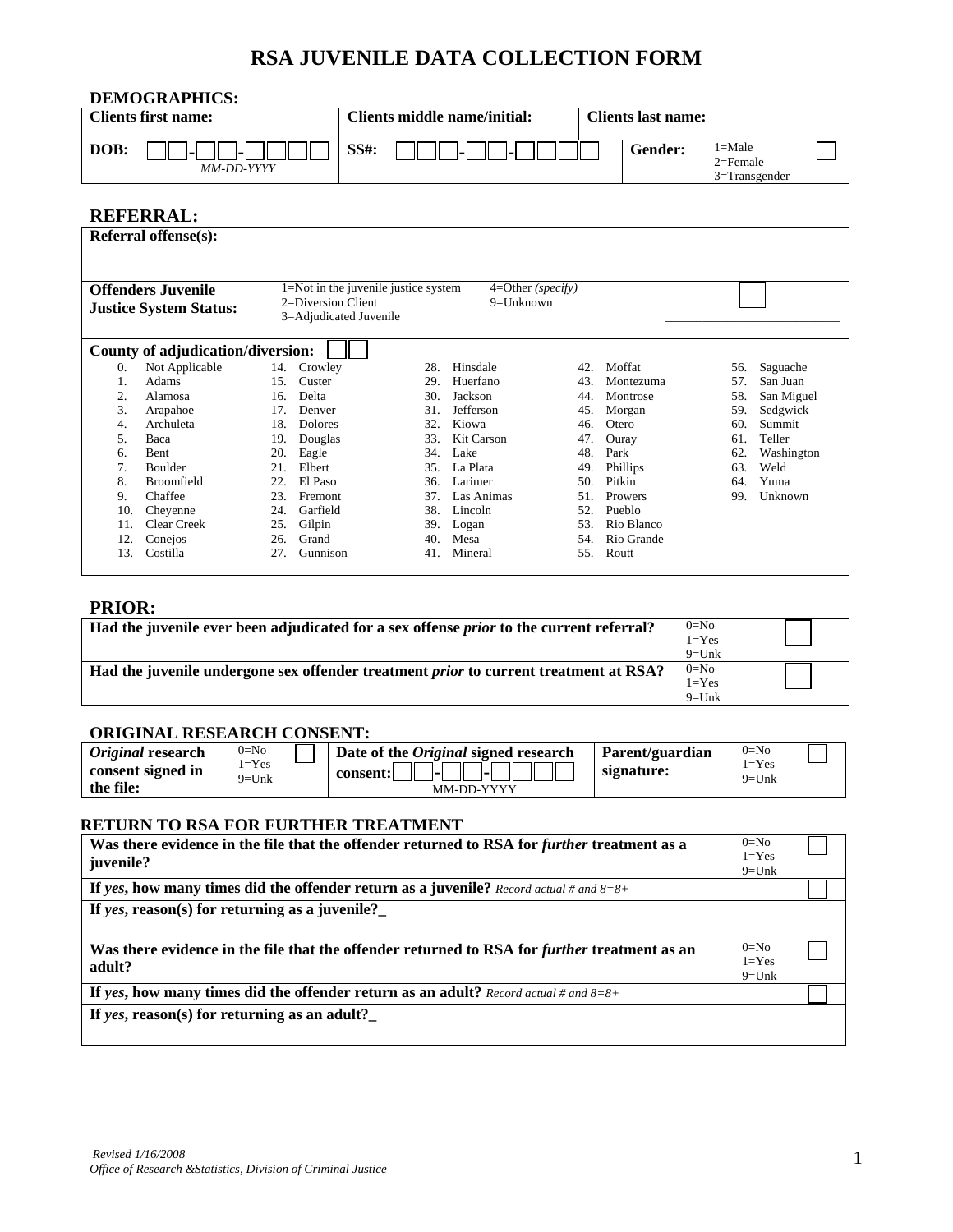# **INTAKE or EVALUATION:**

| INIAKE OF EVALUATION:<br>The juvenile<br>underwent an<br>Date of intake/PA                | 0=Did neither intake/evaluation<br>1=Intake/preliminary assessment<br>2=Evaluation<br>3=Both (intake and evaluation)<br>9=Unknown |                 | done by<br>Date of evaluation | If the juvenile underwent<br>an evaluation, who was it | $0=N0$<br>1=RSA therapist<br>4=Other (specify)<br>9=Unknown | 2=Non-RSA therapist<br>3=Both (RSA and non-RSA) |                    |
|-------------------------------------------------------------------------------------------|-----------------------------------------------------------------------------------------------------------------------------------|-----------------|-------------------------------|--------------------------------------------------------|-------------------------------------------------------------|-------------------------------------------------|--------------------|
|                                                                                           | MM-DD-YYYY                                                                                                                        |                 |                               |                                                        |                                                             | MM-DD-YYYY                                      |                    |
|                                                                                           |                                                                                                                                   |                 |                               |                                                        |                                                             |                                                 |                    |
| $0=N0$<br>$1 = Yes$<br><b>DHS</b><br>$9=Unk$                                              | Who referred for the intake/PA and/or evaluation<br><b>DIV</b><br>Pretrial                                                        | PO              | <b>DYC</b>                    | Parent/<br>Guardian                                    | Attorney                                                    | Non-RSA<br>Therapist                            | Other<br>(specify) |
| <b>LEVEL OF RISK:</b><br>Level of risk                                                    | $1 = Some$<br>4=Moderate<br>$2=$ Low<br>3=Low/Moderate<br>$6 =$ High                                                              | 5=Moderate/High | 8=Other (specify)<br>$9=Unk$  | 7=Severe/Repeat Offender                               |                                                             |                                                 |                    |
| <b>TREATMENT:</b><br>Date treatment contract signed<br>(take the earliest date)           |                                                                                                                                   |                 |                               |                                                        |                                                             |                                                 |                    |
|                                                                                           |                                                                                                                                   |                 |                               |                                                        | <b>MM-DD-YYYY</b>                                           |                                                 |                    |
|                                                                                           |                                                                                                                                   |                 |                               |                                                        |                                                             |                                                 |                    |
| <b>Who referred for Treatment at RSA:</b><br>$0=No$<br>$1 = Yes$<br><b>DHS</b><br>$9=Unk$ | <b>DIV</b><br>Pretrial                                                                                                            | PO              | <b>DYC</b>                    | Parent/<br>Guardian                                    | Attorney                                                    | Non-RSA<br>Therapist                            | Other(specify)     |
|                                                                                           | <b>Topic Areas Covered in Treatment</b>                                                                                           |                 | <b>RSA</b>                    |                                                        |                                                             | Non-RSA                                         |                    |
| <b>Treatment Orientation</b>                                                              |                                                                                                                                   |                 | $(0=No; 1=Yes; 9=Unk)$        |                                                        |                                                             | $(0=No; 1=Yes; 9=Unk)$                          |                    |
| Sex History Disclosure<br>Sexual Abuse Cycle                                              |                                                                                                                                   |                 |                               |                                                        |                                                             |                                                 |                    |

| <b>Topic Areas Covered in Treatment</b> | <b>RSA</b>             | Non-RSA                |
|-----------------------------------------|------------------------|------------------------|
|                                         | $(0=No; 1=Yes; 9=Unk)$ | $(0=No; 1=Yes; 9=Unk)$ |
| <b>Treatment Orientation</b>            |                        |                        |
| Sex History Disclosure                  |                        |                        |
| Sexual Abuse Cycle                      |                        |                        |
| <b>Covert Sensitization</b>             |                        |                        |
| <b>Cognitive Restructuring</b>          |                        |                        |
| Social Skills Development               |                        |                        |
| <b>Relapse Prevention</b>               |                        |                        |
| Victim Impact Awareness                 |                        |                        |
| Self-Esteem Development                 |                        |                        |
| Intimacy/Sexuality                      |                        |                        |
| Own Trauma Issues/ROOTS                 |                        |                        |
| Decision Making                         |                        |                        |
| <b>Boundaries</b>                       |                        |                        |
| Anger Management                        |                        |                        |
| Harassment                              |                        |                        |

Deceptive Polygraph Contract Violators Other *(specify)*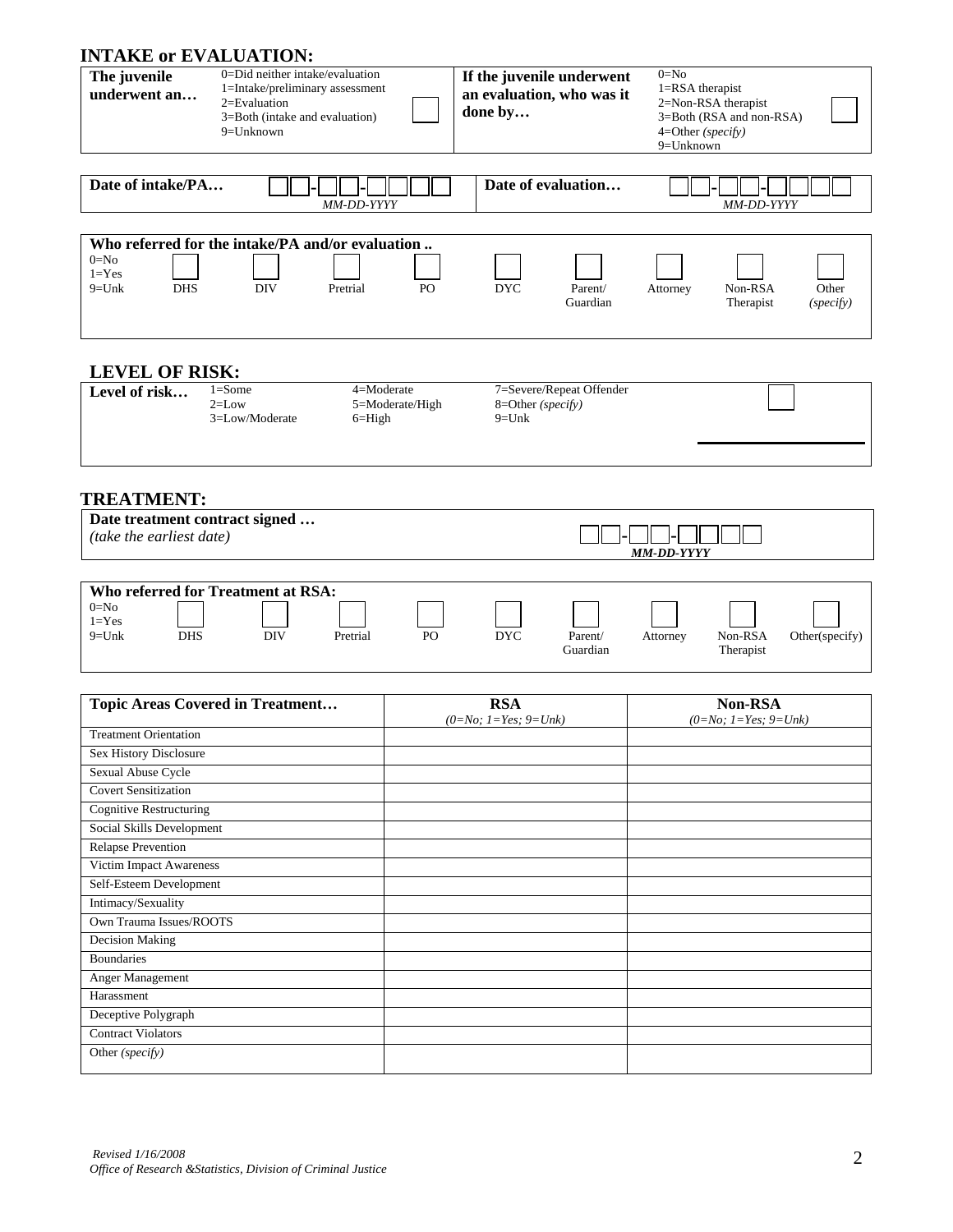#### **Number of treatment sessions…**

|                            | <b>Scheduled</b> | <b>Attended</b> | <b>Missed</b> |
|----------------------------|------------------|-----------------|---------------|
| <b>Individual Sessions</b> |                  |                 |               |
| <b>Group Sessions</b>      |                  |                 |               |
| <b>Family Sessions</b>     |                  |                 |               |
| Individual/Family Sessions |                  |                 |               |
| Parent Group               |                  |                 |               |
| <b>Staffings</b>           |                  |                 |               |
| Contract                   |                  |                 |               |
| Polygraph                  |                  |                 |               |
| PPG                        |                  |                 |               |
| Other                      |                  |                 |               |
| <b>TOTAL</b>               |                  |                 |               |

## **TERMINATION**

| Date treatment<br>terminated                                                                                  | <b>MM-DD-YYYY</b>                     | 1=Successful Completion<br><b>Termination</b><br>2=Unsuccessful Completion<br>status<br>3=Maximum Benefit from Treatment<br>9=Unknown |                          |                                 |                                 |                    |
|---------------------------------------------------------------------------------------------------------------|---------------------------------------|---------------------------------------------------------------------------------------------------------------------------------------|--------------------------|---------------------------------|---------------------------------|--------------------|
| <b>Reason for termination</b><br>$0=N0$<br>$1 = Yes$<br>$9=Unk$<br>Dropped<br>Successful<br>Completion<br>out | Placed in<br>residential<br>treatment | Incarcerated                                                                                                                          | Re-offended<br>(Specify) | Treatment<br>Non-<br>compliance | Probation<br>Non-<br>compliance | Other<br>(specify) |

## **ANY INDICATION OF…**

|                                          | $0=No$    |                                             |  |  |  |  |
|------------------------------------------|-----------|---------------------------------------------|--|--|--|--|
|                                          | $1 = Yes$ |                                             |  |  |  |  |
|                                          | $9=$ Unk  |                                             |  |  |  |  |
| <b>CHILD ABUSE</b>                       |           |                                             |  |  |  |  |
| Any indication of being                  |           |                                             |  |  |  |  |
| sexually abused as a child?              |           |                                             |  |  |  |  |
| Any indication of being                  |           |                                             |  |  |  |  |
| physically abused as a child?            |           |                                             |  |  |  |  |
| Any indication of being                  |           |                                             |  |  |  |  |
| emotionally abused as a child?           |           |                                             |  |  |  |  |
| Any indication of being                  |           |                                             |  |  |  |  |
| neglected as a child?                    |           |                                             |  |  |  |  |
| <b>MENTAL HEALTH CONDITION/DIAGNOSIS</b> |           |                                             |  |  |  |  |
| Any indication of a Mental               |           | If yes, what type of disorder(s)?           |  |  |  |  |
| <b>Health Condition/Diagnosis?</b>       |           |                                             |  |  |  |  |
| Any indication of medication             |           | If yes, what type of medication?            |  |  |  |  |
| use <i>prior</i> to RSA?                 |           |                                             |  |  |  |  |
| Any indication of medication             |           | If yes, what type of medication?            |  |  |  |  |
| use <i>currently</i> at RSA?             |           |                                             |  |  |  |  |
| Any indication of suicide                |           | If yes, at what age and reason(s) for the   |  |  |  |  |
| $idection(s)/attention(s)$ ?             |           | suicidal thoughts/attempt(s)?               |  |  |  |  |
| DEVELOPMENTALLY DISABLED                 |           |                                             |  |  |  |  |
| Any indication of a                      |           | If yes, what type of developmental          |  |  |  |  |
| developmental disability?                |           | disability?                                 |  |  |  |  |
| <b>LEARNING DISABILITY/SPECIAL ED</b>    |           |                                             |  |  |  |  |
| Any indication of a learning             |           | If yes, what type of learning disability?   |  |  |  |  |
| disability                               |           |                                             |  |  |  |  |
| Any indication of being placed           |           | If yes, at what age and reason(s) for being |  |  |  |  |
| in special education?                    |           | in special education classes?               |  |  |  |  |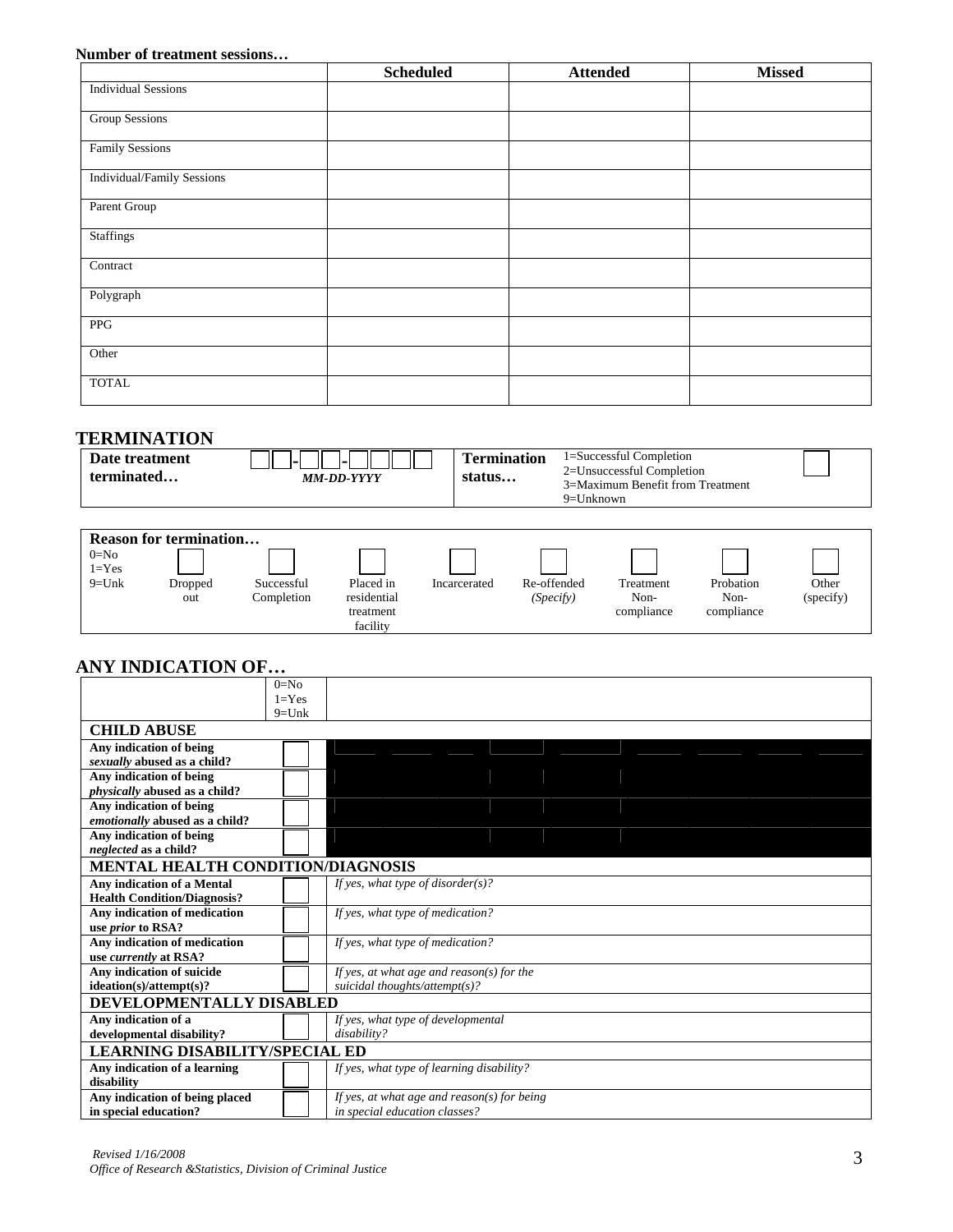| <b>FAILING A GRADE/SCHOOL PROBLEMS</b>            |                                                                       |
|---------------------------------------------------|-----------------------------------------------------------------------|
| Any indication of failing a                       | If yes, what $grade(s)$ failed?                                       |
| grade?                                            |                                                                       |
| Any indication of being                           | If yes, reason for suspension?                                        |
| suspended from school?                            |                                                                       |
| Any indication of being                           | If yes, reason for expulsion?                                         |
| expelled from school?                             |                                                                       |
| <b>SUBSTANCE USE/ABUSE?</b>                       |                                                                       |
| Any indication of alcohol use?                    | If yes, age of onset?                                                 |
| Any indication of drug use?                       | $0=N0$<br>If yes,<br>Drugs                                            |
|                                                   | $1 = Yes$<br>used?<br>age of                                          |
|                                                   | Meth<br>onset?<br>$9=$ Unk<br>Marijuana<br>Cocaine<br>Other (specify) |
| Ever attended substance abuse                     | If yes, for<br>$0=$ None<br>$2 = Drugs$                               |
| treatment?                                        | $1 =$ Alcohol<br>$3 = Both$ (drugs $&$ alcohol)                       |
| <b>HISTORY OF</b>                                 |                                                                       |
| Any history of fire setting?                      |                                                                       |
|                                                   |                                                                       |
| Any history of cruelty to                         |                                                                       |
| animals?                                          |                                                                       |
| Any history of bed wetting?                       |                                                                       |
|                                                   |                                                                       |
| Any history of <i>permanent</i> head<br>injuries? |                                                                       |
| Other $(s)$ ?                                     | Specify                                                               |
|                                                   |                                                                       |

#### **ASSESSMENTS…**

|                                                                              | <b>Taken Test</b><br>$0 = No$<br>$1 = Yes$           | Date of Test<br>$(MM\text{-}DD\text{-}YYYY)$ |
|------------------------------------------------------------------------------|------------------------------------------------------|----------------------------------------------|
|                                                                              | $3 = Yes$ , but results not in the file<br>$9 =$ Unk |                                              |
| <b>Minnesota Multiphasic Personality Inventory (MMPI)</b>                    |                                                      | <b>MM-DD-YYYY</b>                            |
| <b>Minnesota Multiphasic Personality Inventory-2 (MMPI-2)</b>                |                                                      | <b>MM-DD-YYYY</b>                            |
| <b>Minnesota Multiphasic Personality Inventory-Adolescents</b><br>$(MMPI-A)$ |                                                      | <b>MM-DD-YYYY</b>                            |
| <b>Multiphasic Sex Inventory (MSI)</b>                                       |                                                      | <b>MM-DD-YYYY</b>                            |
| <b>Multiphasic Sex Inventory-Juveniles (MSI-J)</b>                           |                                                      | <b>MM-DD-YYYY</b>                            |

| <b>MMPI</b>  |  |    | <b>MMPI-2</b> |                | <b>MMPI-A</b> |                                             | <b>MSI</b>                                                                                                                                                                                                                           | <b>MSI-J</b> |
|--------------|--|----|---------------|----------------|---------------|---------------------------------------------|--------------------------------------------------------------------------------------------------------------------------------------------------------------------------------------------------------------------------------------|--------------|
|              |  | റ  |               | $\Omega$       |               | Social/Sexual Desirability (SSD) Scale      |                                                                                                                                                                                                                                      |              |
| L            |  | L  |               | <b>VRIN</b>    |               | Sexual Obsessions (SO) Scale                |                                                                                                                                                                                                                                      |              |
| $\mathbf{F}$ |  | F  |               | <b>TRIN</b>    |               | Cognitive Distortion/Immaturity (CDI) Scale |                                                                                                                                                                                                                                      |              |
| K            |  | K  |               | F1             |               | Justification (Ju) Index                    |                                                                                                                                                                                                                                      |              |
| Hs           |  | Hs |               | F <sub>2</sub> |               | Treatment (TA) Index                        |                                                                                                                                                                                                                                      |              |
| D            |  | D  |               | $\mathbf F$    |               | Sex Knowledge and Beliefs (SKB) Scale       |                                                                                                                                                                                                                                      |              |
| Hy           |  | Hv |               |                |               |                                             |                                                                                                                                                                                                                                      |              |
| Pd           |  | Pd |               | K              |               |                                             | and the contract of the contract of the contract of the contract of the contract of the contract of the contract of                                                                                                                  |              |
| Mf           |  | Mf |               | Hs             |               |                                             |                                                                                                                                                                                                                                      |              |
| Pa           |  | Pa |               | D              |               |                                             |                                                                                                                                                                                                                                      |              |
| Pt           |  | Pt |               | Hy             |               |                                             |                                                                                                                                                                                                                                      |              |
| Sc           |  | Sc |               | Pd             |               |                                             |                                                                                                                                                                                                                                      |              |
| Ma           |  | Ma |               | Mf             |               |                                             |                                                                                                                                                                                                                                      |              |
| Si           |  | Si |               | Pa             |               |                                             |                                                                                                                                                                                                                                      |              |
| A            |  |    |               | Pt             |               |                                             | <u> De Santa Companhia de Santa Companhia de Santa Companhia de Santa Companhia de Santa Companhia de Santa Companhia de Santa Companhia de Santa Companhia de Santa Companhia de Santa Companhia de Santa Companhia de Santa Co</u> |              |
| $\mathbb{R}$ |  |    |               | Sc             |               |                                             | and the contract of the contract of                                                                                                                                                                                                  |              |
| Es           |  |    |               | Ma             |               |                                             |                                                                                                                                                                                                                                      |              |
| <b>MAC</b>   |  |    |               | Si             |               |                                             |                                                                                                                                                                                                                                      |              |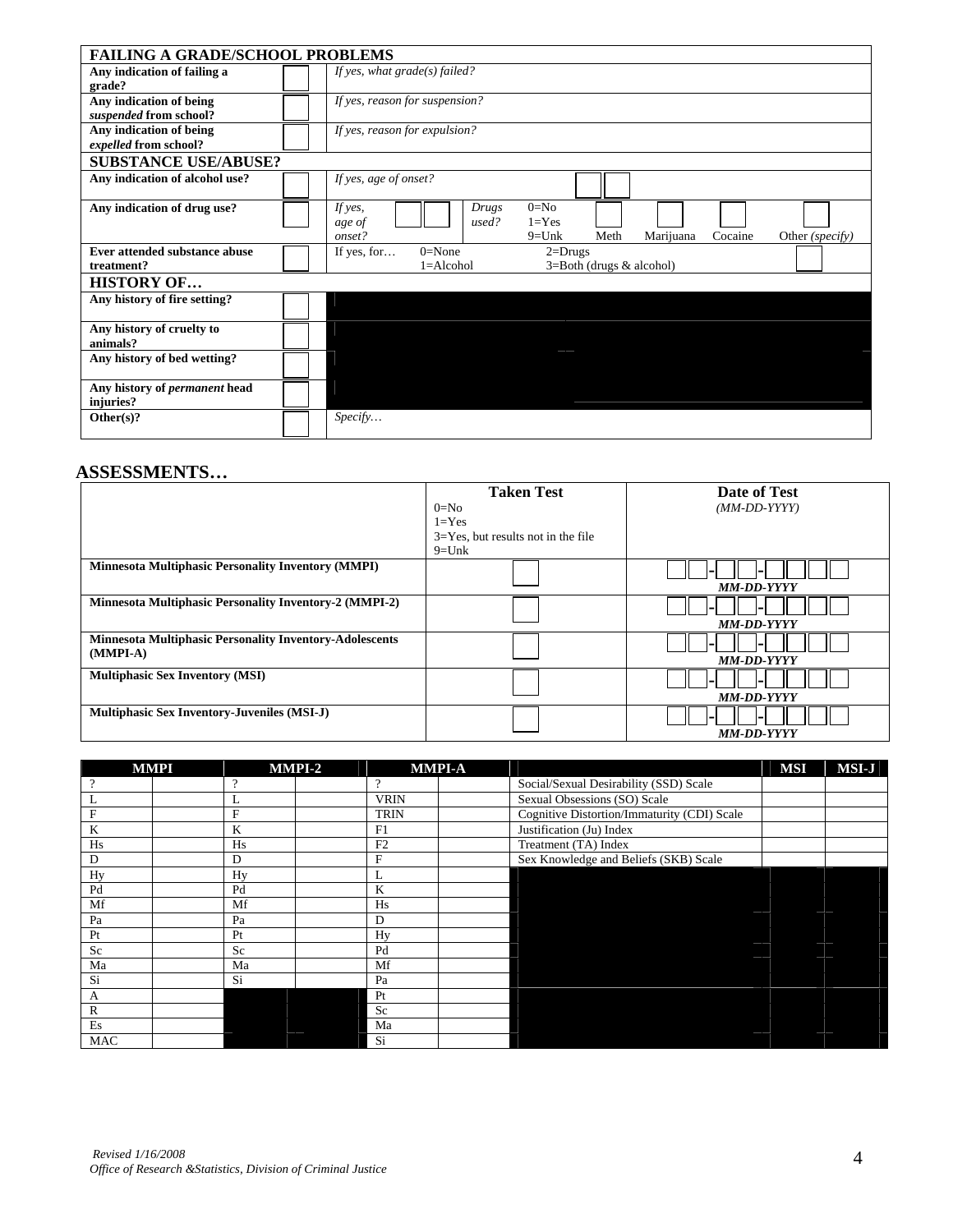# **PLETHYSMOGRAPH (PPG):**

| $= 20$                           |                        |                    |         |                   |         |                   |         |           |
|----------------------------------|------------------------|--------------------|---------|-------------------|---------|-------------------|---------|-----------|
| Ever taken a PPG test?           | $0 = No$               | If yes, total # of |         | <b>Before RSA</b> |         | <b>During RSA</b> |         | After RSA |
|                                  | $1 = Yes$<br>$9 =$ Unk | $PPG(s)$ taken?    | Initial | Recheck           | Initial | Recheck           | Initial | Recheck   |
| What did they have a significant |                        |                    |         |                   |         |                   |         |           |
| level of arousal to              |                        |                    |         |                   |         |                   |         |           |
|                                  |                        |                    |         |                   |         |                   |         |           |
|                                  |                        |                    |         |                   |         |                   |         |           |
|                                  |                        |                    |         |                   |         |                   |         |           |
|                                  |                        |                    |         |                   |         |                   |         |           |
|                                  |                        |                    |         |                   |         |                   |         |           |
|                                  |                        |                    |         |                   |         |                   |         |           |
|                                  |                        |                    |         |                   |         |                   |         |           |

# **POLYGRAPHS:** *(Record only the first ten polygraphs, but also record the total number given)*

|                                                     | .                             |                                         |                                                                                              |  |
|-----------------------------------------------------|-------------------------------|-----------------------------------------|----------------------------------------------------------------------------------------------|--|
| и та<br>` test.<br>ran<br>ДM<br>. . <b>.</b> .<br>. | $-$ Niz<br>$\mathbf{U}$<br>-. | ı the file<br>AHS.<br>. .<br>$\cup$ iii | If ve<br>$\cdot$ to $\cdot$<br>raphtsi<br>numbe<br>.<br>тоі<br>nor<br>- Іаксіі (<br><u>л</u> |  |

| <b>DATE</b><br>MM-DD-YYYY | <b>TYPE</b><br>$0=No/NA$<br>$l = D$<br>$2=M$<br>$3 = SI$<br>$9=Unk$ | <b>RESULTS</b><br>0=No/NA/None<br>$l=I$<br>$2=D$<br>$3 = ND$<br>$4 = ET$<br>$5 = ES$<br>$6=NR$<br>$9=Unk$ |    | $0 = No$<br><b>HIGH RISK BEHAVIORS</b><br>$1 = Yes$<br>$9=Unk$<br>DA=Drug & Alcohol Use and Abuse<br>MV=Masturbation to Thoughts of Victim<br>MC=Masturbation to Thoughts of a Child<br>PA=Physical Assault<br>C=Contact with a Prohibited Individual<br>HO=Newly Disclosed Historical Offense<br>RO=Reoffense since Starting Treatment<br>$P = P$ orn<br><b>US=Unauthorized Sexual Contact</b><br>UC=Unauthorized Contact with Children<br>O=Other (specify) |    |    |             |    |           |   |    | If HO or RO, what<br>type of offense(s)<br>$0 = No/NA/None$ | <b>DISCLOSED</b><br><b>DURING</b><br>$0 = No/NA/None$<br>$1 = Before RSA Tx$<br>$2 = During RSA Tx$<br>$3 =$ After RSA Tx |         |  |  |
|---------------------------|---------------------------------------------------------------------|-----------------------------------------------------------------------------------------------------------|----|---------------------------------------------------------------------------------------------------------------------------------------------------------------------------------------------------------------------------------------------------------------------------------------------------------------------------------------------------------------------------------------------------------------------------------------------------------------|----|----|-------------|----|-----------|---|----|-------------------------------------------------------------|---------------------------------------------------------------------------------------------------------------------------|---------|--|--|
|                           |                                                                     |                                                                                                           | DA | MV                                                                                                                                                                                                                                                                                                                                                                                                                                                            | MC | PA | $\mathbf C$ | HO | <b>RO</b> | P | US | UC                                                          | $\Omega$                                                                                                                  | Specify |  |  |
|                           |                                                                     |                                                                                                           |    |                                                                                                                                                                                                                                                                                                                                                                                                                                                               |    |    |             |    |           |   |    |                                                             |                                                                                                                           |         |  |  |
|                           |                                                                     |                                                                                                           |    |                                                                                                                                                                                                                                                                                                                                                                                                                                                               |    |    |             |    |           |   |    |                                                             |                                                                                                                           |         |  |  |
| 3.                        |                                                                     |                                                                                                           |    |                                                                                                                                                                                                                                                                                                                                                                                                                                                               |    |    |             |    |           |   |    |                                                             |                                                                                                                           |         |  |  |
|                           |                                                                     |                                                                                                           |    |                                                                                                                                                                                                                                                                                                                                                                                                                                                               |    |    |             |    |           |   |    |                                                             |                                                                                                                           |         |  |  |
| 5.                        |                                                                     |                                                                                                           |    |                                                                                                                                                                                                                                                                                                                                                                                                                                                               |    |    |             |    |           |   |    |                                                             |                                                                                                                           |         |  |  |
| 6.                        |                                                                     |                                                                                                           |    |                                                                                                                                                                                                                                                                                                                                                                                                                                                               |    |    |             |    |           |   |    |                                                             |                                                                                                                           |         |  |  |
|                           |                                                                     |                                                                                                           |    |                                                                                                                                                                                                                                                                                                                                                                                                                                                               |    |    |             |    |           |   |    |                                                             |                                                                                                                           |         |  |  |
| 8.                        |                                                                     |                                                                                                           |    |                                                                                                                                                                                                                                                                                                                                                                                                                                                               |    |    |             |    |           |   |    |                                                             |                                                                                                                           |         |  |  |
| 9.                        |                                                                     |                                                                                                           |    |                                                                                                                                                                                                                                                                                                                                                                                                                                                               |    |    |             |    |           |   |    |                                                             |                                                                                                                           |         |  |  |
| 10.1<br>I-                |                                                                     |                                                                                                           |    |                                                                                                                                                                                                                                                                                                                                                                                                                                                               |    |    |             |    |           |   |    |                                                             |                                                                                                                           |         |  |  |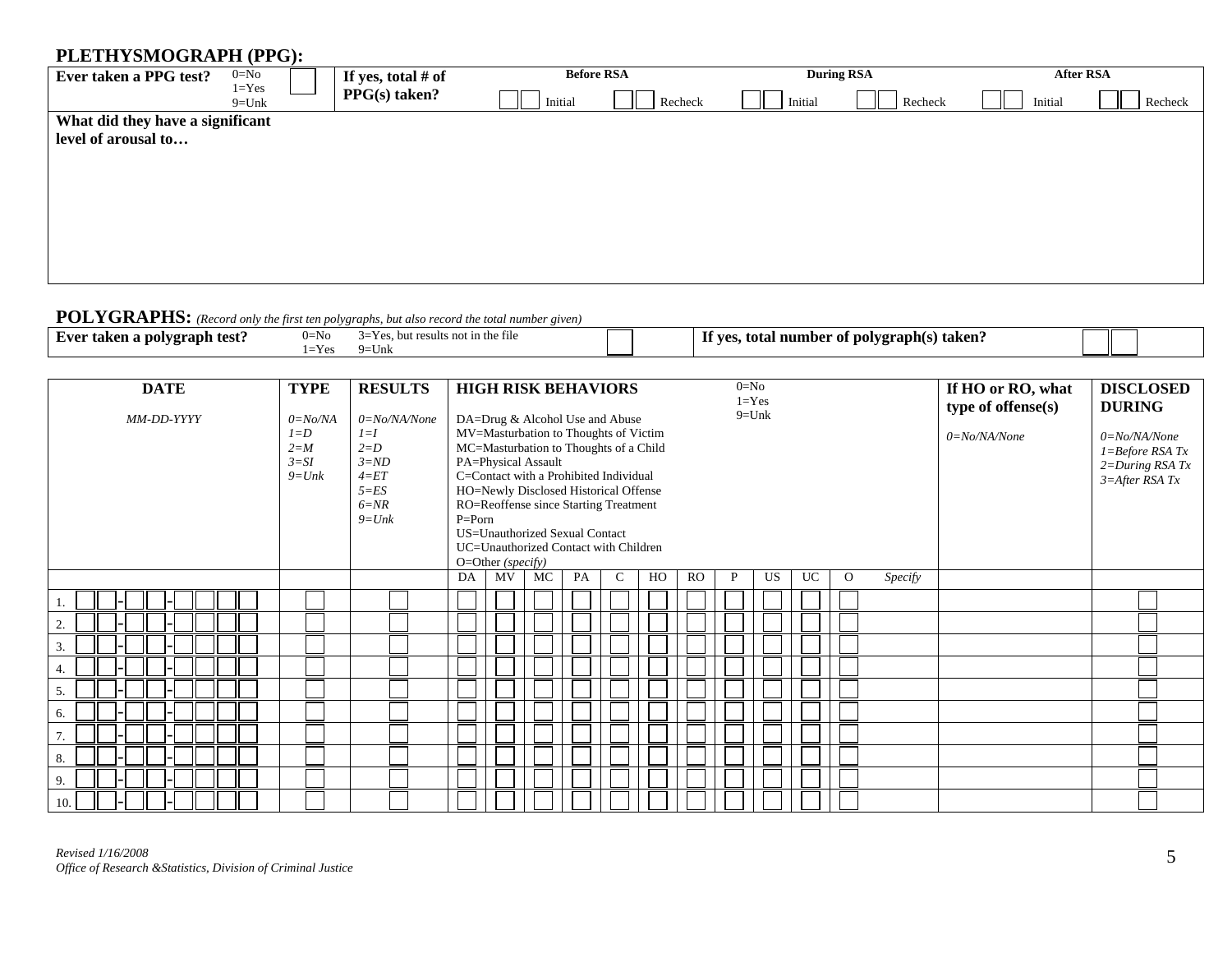# **INVOLVEMENT IN CASE:**

| Professionals involved in the case (excluding RSA therapists or polygraph examiner): |     |          |    |            |           |          |           |                |  |  |  |  |  |  |
|--------------------------------------------------------------------------------------|-----|----------|----|------------|-----------|----------|-----------|----------------|--|--|--|--|--|--|
|                                                                                      |     |          |    |            |           |          |           |                |  |  |  |  |  |  |
|                                                                                      |     |          |    |            |           |          |           |                |  |  |  |  |  |  |
| DHS                                                                                  | DIV | Pretrial | PO | <b>DYC</b> | Victim    | Attorney | Non-RSA   | Other(specify) |  |  |  |  |  |  |
|                                                                                      |     |          |    |            | Therapist |          | Therapist |                |  |  |  |  |  |  |
|                                                                                      |     |          |    |            |           |          |           |                |  |  |  |  |  |  |

## **ADDRESS:**

|               | <b>Address at START of treatment</b> | <b>Address at END of treatment</b> |
|---------------|--------------------------------------|------------------------------------|
| <b>Street</b> |                                      |                                    |
| City          |                                      |                                    |
| Zip           |                                      |                                    |

## **STABILITY DURING TREATMENT:**

| # of addresses changes prior to tx at | $\sim$ $ \sim$ | # of addresses changes during tx at |  |
|---------------------------------------|----------------|-------------------------------------|--|
| <b>RSA</b>                            |                | RSA                                 |  |

## **LIVING ARRANGEMENTS:**

| Where/who was the juvenile living with/at referral for treatment |           |                   |         |        |         |       |  |
|------------------------------------------------------------------|-----------|-------------------|---------|--------|---------|-------|--|
|                                                                  | $0 = No$  |                   |         |        |         |       |  |
|                                                                  | $1 = Yes$ |                   |         |        |         |       |  |
|                                                                  | $9=Unk$   |                   |         |        |         |       |  |
| Residential treatment facility                                   |           |                   |         |        |         |       |  |
| Two biological parents                                           |           |                   |         |        |         |       |  |
| One biological parent and a step-<br>parent                      |           |                   |         |        |         |       |  |
| Single parent                                                    |           |                   |         |        |         |       |  |
| Grandparent(s)                                                   |           |                   |         |        |         |       |  |
| Other relative                                                   |           | Specify           |         |        |         |       |  |
| Sibling(s)                                                       |           | If yes, specify # | Younger | Older  | Younger | Older |  |
|                                                                  |           | of sibling(s)     | Female  | Female | Male    | Male  |  |
| $Step-sibling(s)$                                                |           | If yes, specify # | Younger | Older  | Younger | Older |  |
|                                                                  |           | of sibling(s)     | Female  | Female | Male    | Male  |  |
| Foster parent(s)                                                 |           |                   |         |        |         |       |  |
| Adoptive parent(s)                                               |           |                   |         |        |         |       |  |
| Other                                                            |           | Specify           |         |        |         |       |  |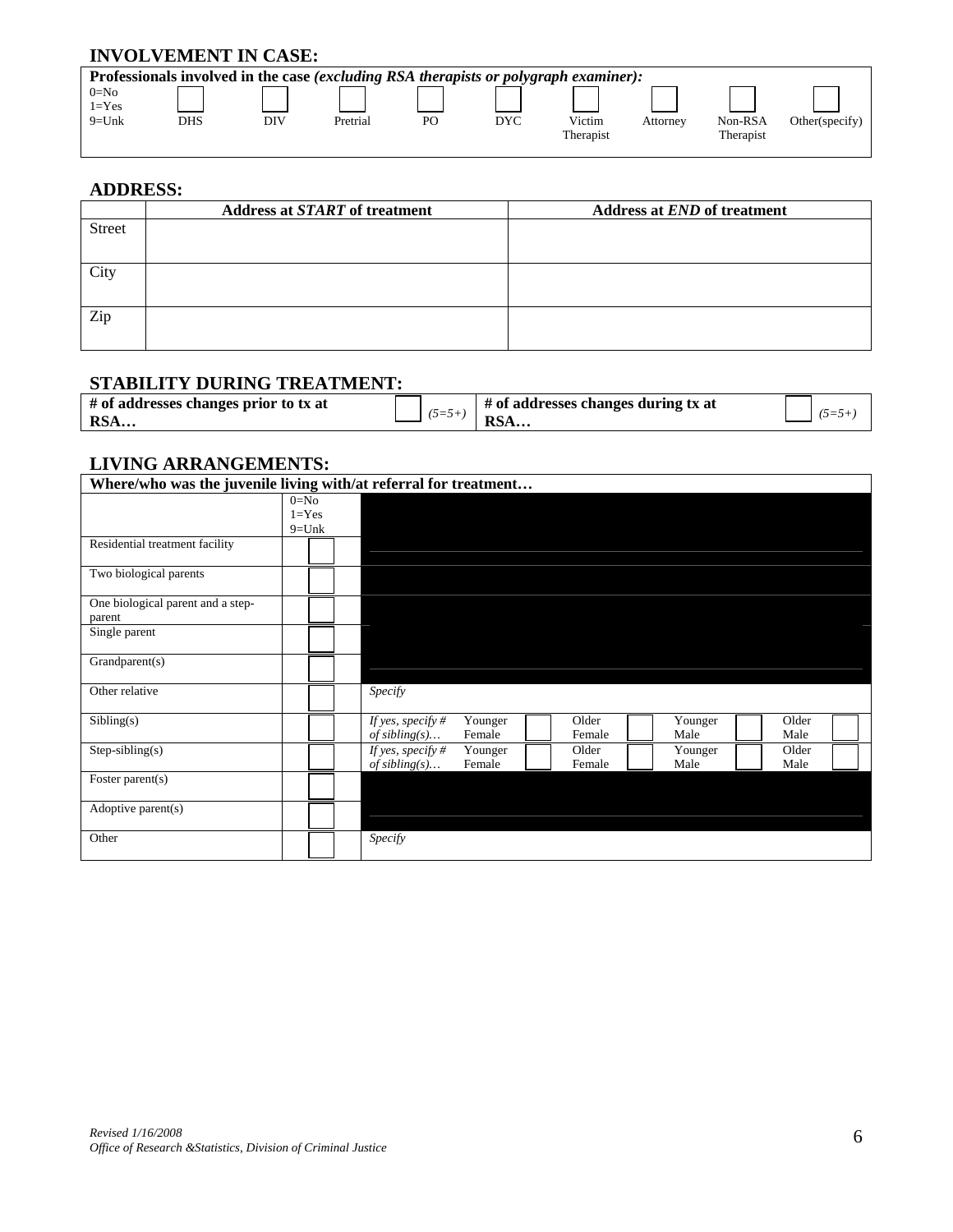# **OFFENSE AND VICTIM INFORMATION** *(Record the first 25 offenses/victims)*

**Number of offense(s)…**

| -)ffense(s)<br>— Keter∽ | ---<br>--<br>л++л<br>\ disclose.<br>Hıstor<br>,,,, | . DC<br>≅rtıng treatmen.<br>New<br>` sınc<br>offens<br>al IVI <i>t</i> |  |
|-------------------------|----------------------------------------------------|------------------------------------------------------------------------|--|
|                         |                                                    |                                                                        |  |

|                | <b>OFFENDER INFORMATION</b><br>Type of offense(s) |                         |                           |                  |   |   |                |  |                         |                               |   |                |                  |                            |   |                |                | VICTIM INFORMATION |  |                    |                    |              |   |                                          |                  |   |   |                |
|----------------|---------------------------------------------------|-------------------------|---------------------------|------------------|---|---|----------------|--|-------------------------|-------------------------------|---|----------------|------------------|----------------------------|---|----------------|----------------|--------------------|--|--------------------|--------------------|--------------|---|------------------------------------------|------------------|---|---|----------------|
| <b>Offense</b> | <b>School or</b><br>public place                  | Age @<br><b>Offense</b> | Relationship<br>to victim |                  |   |   |                |  | Frequency<br>offense(s) | <b>Duration</b><br>offense(s) |   |                |                  | Method of obtaining victim |   |                | Weapon<br>used | Age @<br>offense   |  | Victim's<br>gender | Physically<br>hurt |              |   | If physically hurt, what type of injury? |                  |   |   |                |
| See list       | See list for                                      | $99=Unk$                | See list                  | $\boldsymbol{P}$ | H | T | $\overline{O}$ |  | #                       | #                             | G | $\overline{F}$ | $\boldsymbol{P}$ | D                          | W | $\overline{O}$ | See list       | $99 = Unk$         |  | See list           | See list           | $\mathbb{R}$ | L | K                                        | $\boldsymbol{B}$ | H | T | $\overline{O}$ |
|                | options                                           |                         |                           |                  |   |   |                |  |                         |                               |   |                |                  |                            |   |                |                |                    |  |                    |                    |              |   |                                          |                  |   |   |                |
| 1.             |                                                   |                         |                           |                  |   |   |                |  |                         |                               |   |                |                  |                            |   |                |                |                    |  |                    |                    |              |   |                                          |                  |   |   |                |
| 2.             |                                                   |                         |                           |                  |   |   |                |  |                         |                               |   |                |                  |                            |   |                |                |                    |  |                    |                    |              |   |                                          |                  |   |   |                |
| 3.             |                                                   |                         |                           |                  |   |   |                |  |                         |                               |   |                |                  |                            |   |                |                |                    |  |                    |                    |              |   |                                          |                  |   |   |                |
| 4.             |                                                   |                         |                           |                  |   |   |                |  |                         |                               |   |                |                  |                            |   |                |                |                    |  |                    |                    |              |   |                                          |                  |   |   |                |
| 5.             |                                                   |                         |                           |                  |   |   |                |  |                         |                               |   |                |                  |                            |   |                |                |                    |  |                    |                    |              |   |                                          |                  |   |   |                |
| 6.             |                                                   |                         |                           |                  |   |   |                |  |                         |                               |   |                |                  |                            |   |                |                |                    |  |                    |                    |              |   |                                          |                  |   |   |                |
| 7.             |                                                   |                         |                           |                  |   |   |                |  |                         |                               |   |                |                  |                            |   |                |                |                    |  |                    |                    |              |   |                                          |                  |   |   |                |
| 8.             |                                                   |                         |                           |                  |   |   |                |  |                         |                               |   |                |                  |                            |   |                |                |                    |  |                    |                    |              |   |                                          |                  |   |   |                |
| 9.             |                                                   |                         |                           |                  |   |   |                |  |                         |                               |   |                |                  |                            |   |                |                |                    |  |                    |                    |              |   |                                          |                  |   |   |                |
| 10.            |                                                   |                         |                           |                  |   |   |                |  |                         |                               |   |                |                  |                            |   |                |                |                    |  |                    |                    |              |   |                                          |                  |   |   |                |
| 11.            |                                                   |                         |                           |                  |   |   |                |  |                         |                               |   |                |                  |                            |   |                |                |                    |  |                    |                    |              |   |                                          |                  |   |   |                |
| 12.            |                                                   |                         |                           |                  |   |   |                |  |                         |                               |   |                |                  |                            |   |                |                |                    |  |                    |                    |              |   |                                          |                  |   |   |                |
| 13.            |                                                   |                         |                           |                  |   |   |                |  |                         |                               |   |                |                  |                            |   |                |                |                    |  |                    |                    |              |   |                                          |                  |   |   |                |
| 14.            |                                                   |                         |                           |                  |   |   |                |  |                         |                               |   |                |                  |                            |   |                |                |                    |  |                    |                    |              |   |                                          |                  |   |   |                |
| 15.            |                                                   |                         |                           |                  |   |   |                |  |                         |                               |   |                |                  |                            |   |                |                |                    |  |                    |                    |              |   |                                          |                  |   |   |                |
| 16.            |                                                   |                         |                           |                  |   |   |                |  |                         |                               |   |                |                  |                            |   |                |                |                    |  |                    |                    |              |   |                                          |                  |   |   |                |
| 17.            |                                                   |                         |                           |                  |   |   |                |  |                         |                               |   |                |                  |                            |   |                |                |                    |  |                    |                    |              |   |                                          |                  |   |   |                |
| 18.            |                                                   |                         |                           |                  |   |   |                |  |                         |                               |   |                |                  |                            |   |                |                |                    |  |                    |                    |              |   |                                          |                  |   |   |                |
| 19.            |                                                   |                         |                           |                  |   |   |                |  |                         |                               |   |                |                  |                            |   |                |                |                    |  |                    |                    |              |   |                                          |                  |   |   |                |
| 20.            |                                                   |                         |                           |                  |   |   |                |  |                         |                               |   |                |                  |                            |   |                |                |                    |  |                    |                    |              |   |                                          |                  |   |   |                |
| 21.            |                                                   |                         |                           |                  |   |   |                |  |                         |                               |   |                |                  |                            |   |                |                |                    |  |                    |                    |              |   |                                          |                  |   |   |                |
| 22.            |                                                   |                         |                           |                  |   |   |                |  |                         |                               |   |                |                  |                            |   |                |                |                    |  |                    |                    |              |   |                                          |                  |   |   |                |
| 23.            |                                                   |                         |                           |                  |   |   |                |  |                         |                               |   |                |                  |                            |   |                |                |                    |  |                    |                    |              |   |                                          |                  |   |   |                |
| 24.            |                                                   |                         |                           |                  |   |   |                |  |                         |                               |   |                |                  |                            |   |                |                |                    |  |                    |                    |              |   |                                          |                  |   |   |                |
| 25.            |                                                   |                         |                           |                  |   |   |                |  |                         |                               |   |                |                  |                            |   |                |                |                    |  |                    |                    |              |   |                                          |                  |   |   |                |